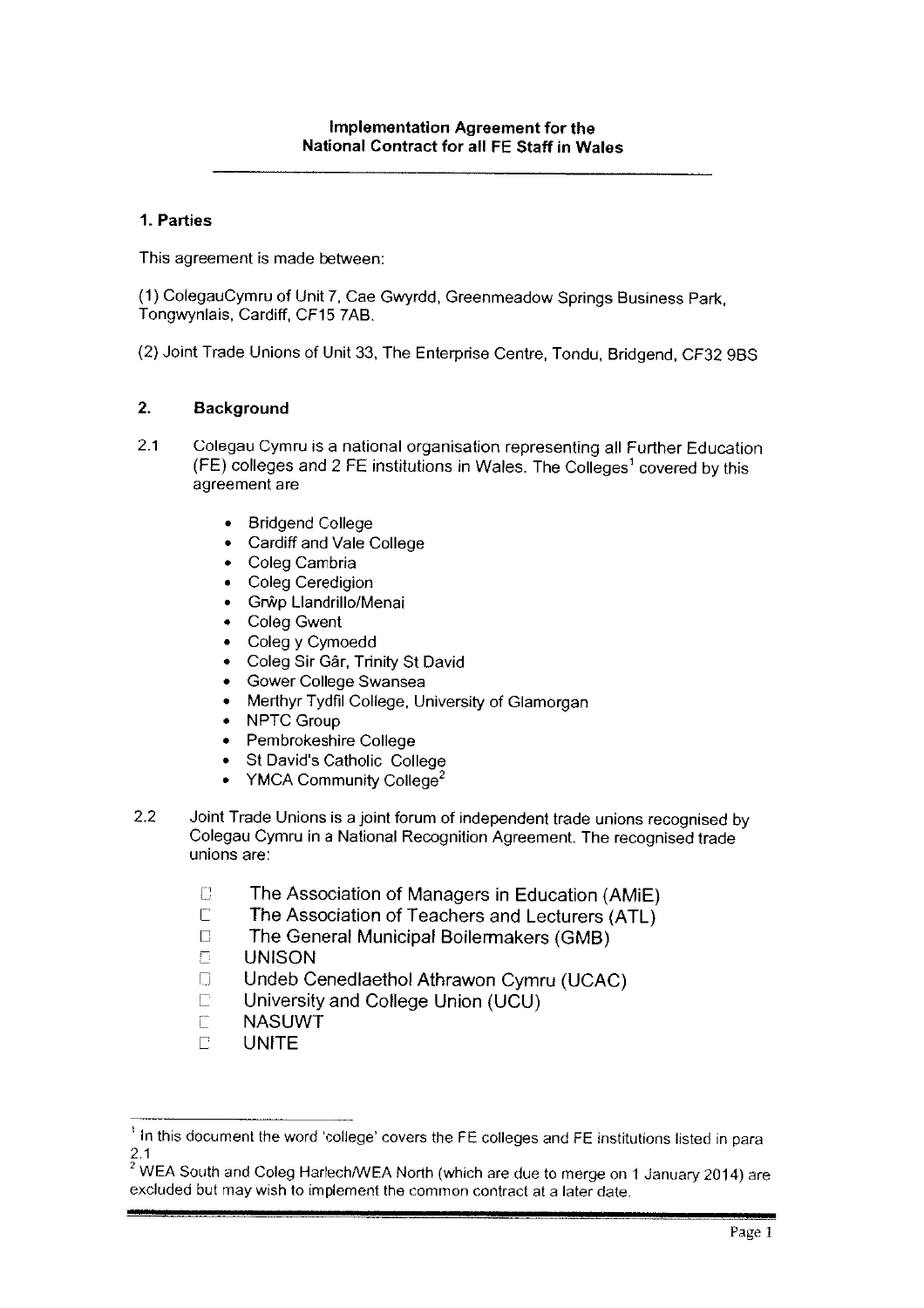2.3 This agreemen<sup>t</sup> is intended to provide <sup>a</sup> framework to College Governing Bodies, College Principals and lay officers of local trade unions to ensure the National Contract (the national contract of employment) is implemented consistently within FE Colleges incorporated under the Further and Higher Education Act 1992, as amended from time to time, in Wales when engaging and /or regularising the employment of all employees be they full time, fractional or par<sup>t</sup> time hourly paid.

# 3. Principles and Rationale

3.1 The terms of this agreemen<sup>t</sup> have been developed taking account of the following factors:

> 3.1.1 the need to achieve full implementation of the National Contract for all employees throughout all FE Colleges in Wales within <sup>a</sup> reasonable timescale;

> 3.1.2 the need to ensure that those Colleges facing additional costs in respec<sup>t</sup> of implementing the National Contract have <sup>a</sup> reasonable timescale for business <sup>p</sup>lanning to mitigate the financial impact and safeguard the organisation;

3.1.3 the need to offer protection arrangements to employees whose current terms and conditions are more favourable than the National Contract and.

31.4 the need to provide flexibility to Colleges to implement the National Contract at <sup>a</sup> date that is most appropriate to their business needs and conducive to positive employee relations.

### 4. The National Contract

- 4. 1 The 'National Contract' shall mean the contract of employment under which all full time, fractional or par<sup>t</sup> time hourly paid employees shall be engaged.
- 4.2 <sup>A</sup> copy of the National Contract as agree<sup>d</sup> at the date of this Agreement is attached at Appendix [].

### 5. Terms of the National Contract

- 5.1 Any and all amendments to the National Contract will be agree<sup>d</sup> between the Parties to this Agreement, through the structures laid down in the National Recognition and Procedure Agreement between ColegauCymru and recognised Trade unions, the Wales Negotiations Committee (FE) [WNCFEI.
- 5.2 The mechanism by which amendments will be agreed (as stated in clause 5.1 above) is set out in the aforementioned National Recognition Agreement.

### 6. Collective Agreements

- 6.1 Appendix [1] of the National Contract refers to 'collective agreements' and lists the collective agreements which will form a part of the National Contract.
- 6.2 Any future collective agreements will be considered by the WNCFE if they meet any of the following criteria:-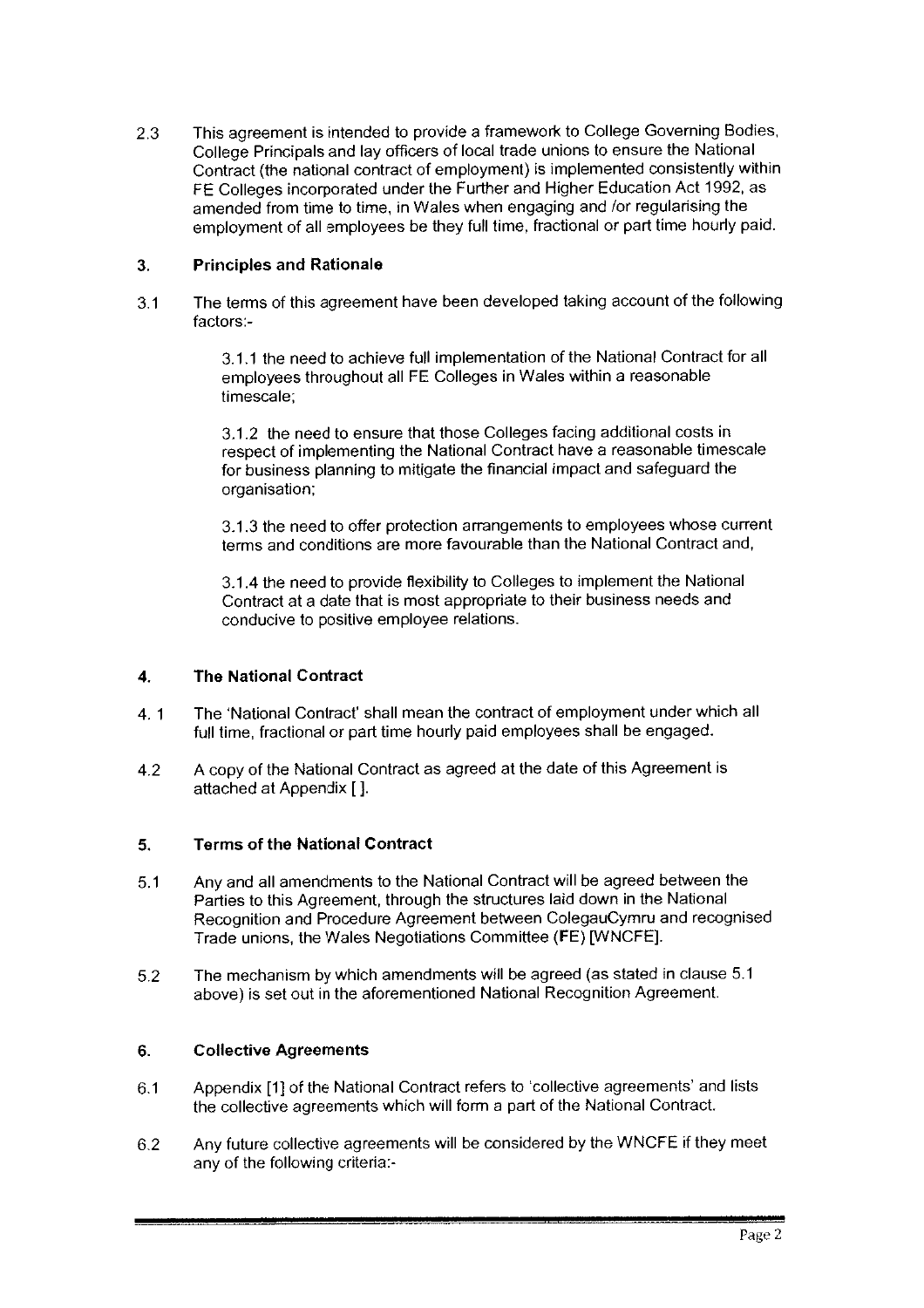62.1 Where there is <sup>a</sup> statutory requirement to provide pay and benefits relating to, for example, Maternity, Paternity, Adoption, Flexible Working, Parental Leave or Carer's Leave;

62.2 Where procedures allow the employee to be accompanied and represented by <sup>a</sup> trade union;

- 6.2.3 Where the parties agree to have <sup>a</sup> collective agreement in <sup>p</sup>lace.
- 6.3 Once the terms of <sup>a</sup> new collective agreement have been agreed WNCFE will also agree <sup>a</sup> date from which the collective agreement will be expressly incorporated into the National Contract by the relevant employer College (in accordance with clause 37 of the National Contract).
- 6.4 Pending completion of the negotiation referred to in clause 6.3 the terms of any existing local collective agreements will continue to apply.
- 6.5 <sup>A</sup> College reserves the discretion to add further clauses in agreement with their local trade unions, to its Workload Allocation Scheme. <sup>A</sup> College however, cannot amend any of the clauses agreed and/or add <sup>a</sup> clause which alters the meaning and/or effect of the agreed workload clauses.
- 6.6 Any future collective agreements agreed in line with Clause <sup>6</sup> of this agreement will apply to all employees.
- 6.7 Where college merger has occurred, the decision about which legacy policy and/or procedure will apply pending <sup>a</sup> National Collective Agreement will be <sup>a</sup> matter for the merging /merged Colleges in consultation with their Joint Trades Unions at <sup>a</sup> local level.

# 7. Adoption of the National Contract

- 7.1 As from the  $1<sup>st</sup>$  January 2014 all new employees who apply for and are successful in obtaining new posts within <sup>a</sup> College, may be issued with the National Contract.
- 7.2 With effect from the  $1<sup>st</sup>$  January 2014 all Colleges will be able to implement the National Contract for all employees.
- 7.3 With effect from the  $1<sup>st</sup>$  January 2014 an individual College will be able to implement the National Contract for specific employee groups on different dates. The specific employee groups are: - Management, Lecturers and Business Support staff.
- 7.4 <sup>A</sup> College may choose on which date to implement the National Contract, subject to the National Contract being implemented for all staff by 1<sup>st</sup> September 2016.
- 7.5 With effect from the  $1<sup>st</sup>$  January 2014, any employee requesting a variation to their current working arrangements may transfer to the National Contract from the date of the variation.
- 7.6 The Colleges will provide reasonable notification to their respective staff of the intended implementation date, allowing individual employees to indicate whether they wish to exercise their right to maintain their current employment contract in line with clause 8,1 below.